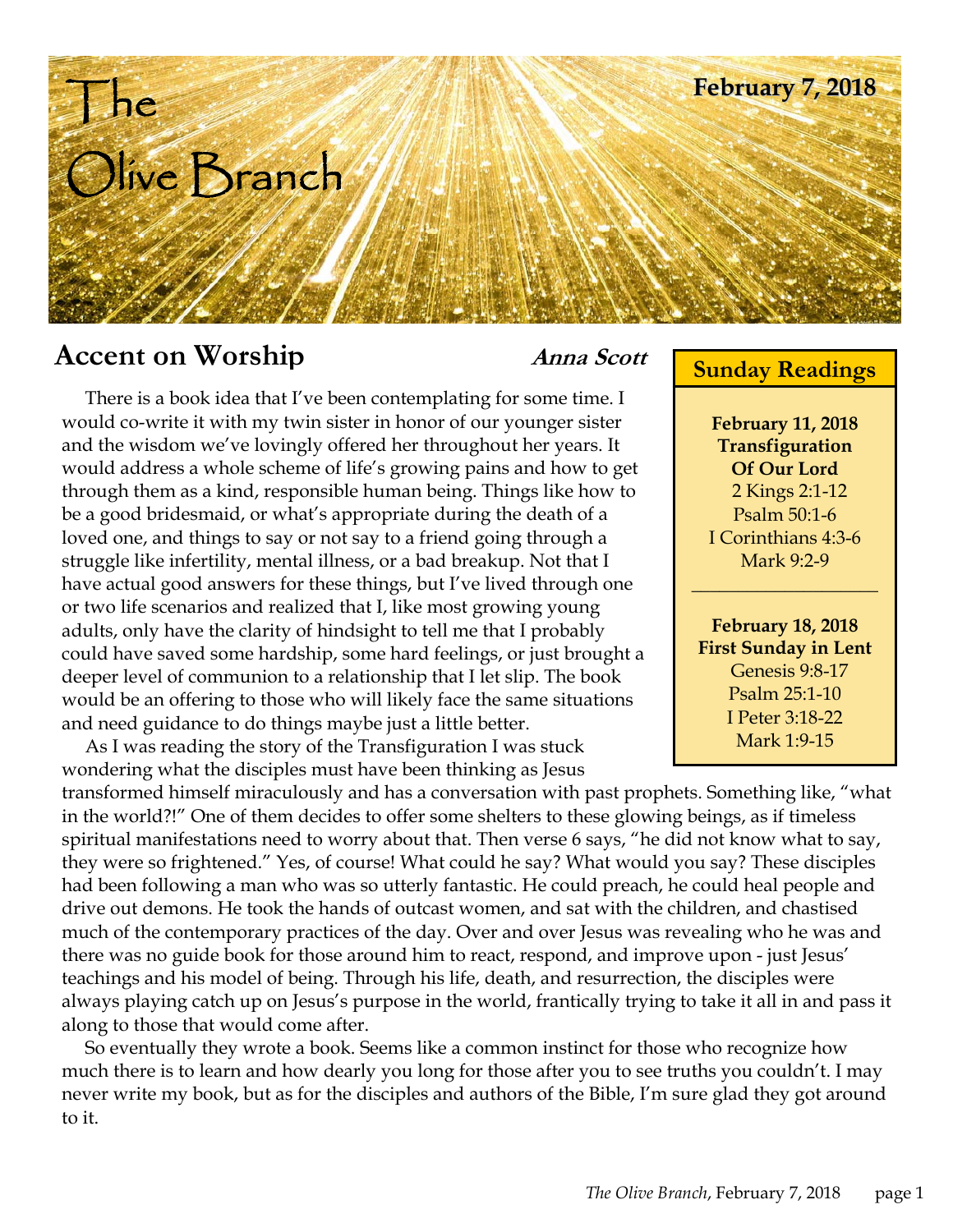

#### **Sunday Adult Forum**

#### **This Sunday, February 11:** "A Taste of India"

 In October we celebrated our 30 year history and partnership with Bethania Kids. On February 11 we look forward --to Bethania's plans and the possibility of a Mount Olive partnership trip to India in 2019.

 Kate Hennig Teece, Gene Hennig's oldest daughter, will join us during the education hour as we learn about goals and dreams for Bethania Kids ministries in southern India. After the second liturgy we'll move downstairs for an Indian feast and talk together about how we can more effectively partner with Bethania in ministry.

**Next Sunday, February 18:** "The Church's Song: Always in Reform," presented by Cantor David Cherwien

 What are the characteristics of sacred music we call "Lutheran?" This forum will be a look at the church's song from the perspective of a Reformation church - a look at song that is in a constant state of re-forming.

#### **A Journey Through Judges**

#### **Thursday Bible Study**

 This year's third Thursday Bible study series began on January 18, focusing on the exciting, colorful, and violent leaders in the book of Judges, trying to explore the question of where we see God in their stories. Special attention will be paid to the role of women in the book. This study continues through February 15.

 The 90-minute sessions begin at 6:00 p.m. with a light supper. All are welcome.

#### **Lent Procession Service**

 All are invited to this contemplative service of lessons and carols for Lent on Sunday, Feb. 18, at 4:00 pm. Lent Procession is offered as an opportunity to withdraw from the busyness of life to pray, sing, listen, smell – to fully enter into the season of Lent, a time to renew of our lives as baptized children of God.

#### **Bring Your Palms!**

 If you have palm branches at home left from last Palm Sunday, please bring them to church this Sunday, Feb. 11. They will be burned on Shrove Tuesday after the Pancake Supper and used for Ash Wednesday Eucharists.

\_\_\_\_\_\_\_\_\_\_\_\_\_\_\_\_\_\_\_\_\_\_\_\_\_

#### **Taste of India – This Sunday!**

 Each year your Missions Committee sets aside a Sunday to celebrate one of our mission partners. On Sunday we celebrate Bethania Kids in southern India.

 See some of those precious kids in the display case. Learn about this 30 year old project and its future goals during education hour as Bethania and Kate Hennig Teece share their story. Share a wonderful meal of food from India cooked by over 40 of our famous Mount Olive cooks. Consider how you want to get involved, from participating in a partnership trip to India in 2019 to supporting a child to learning more about the impact this ministry has had in India for 30 years.

 Join the celebration during education hour and at the luncheon following our second liturgy.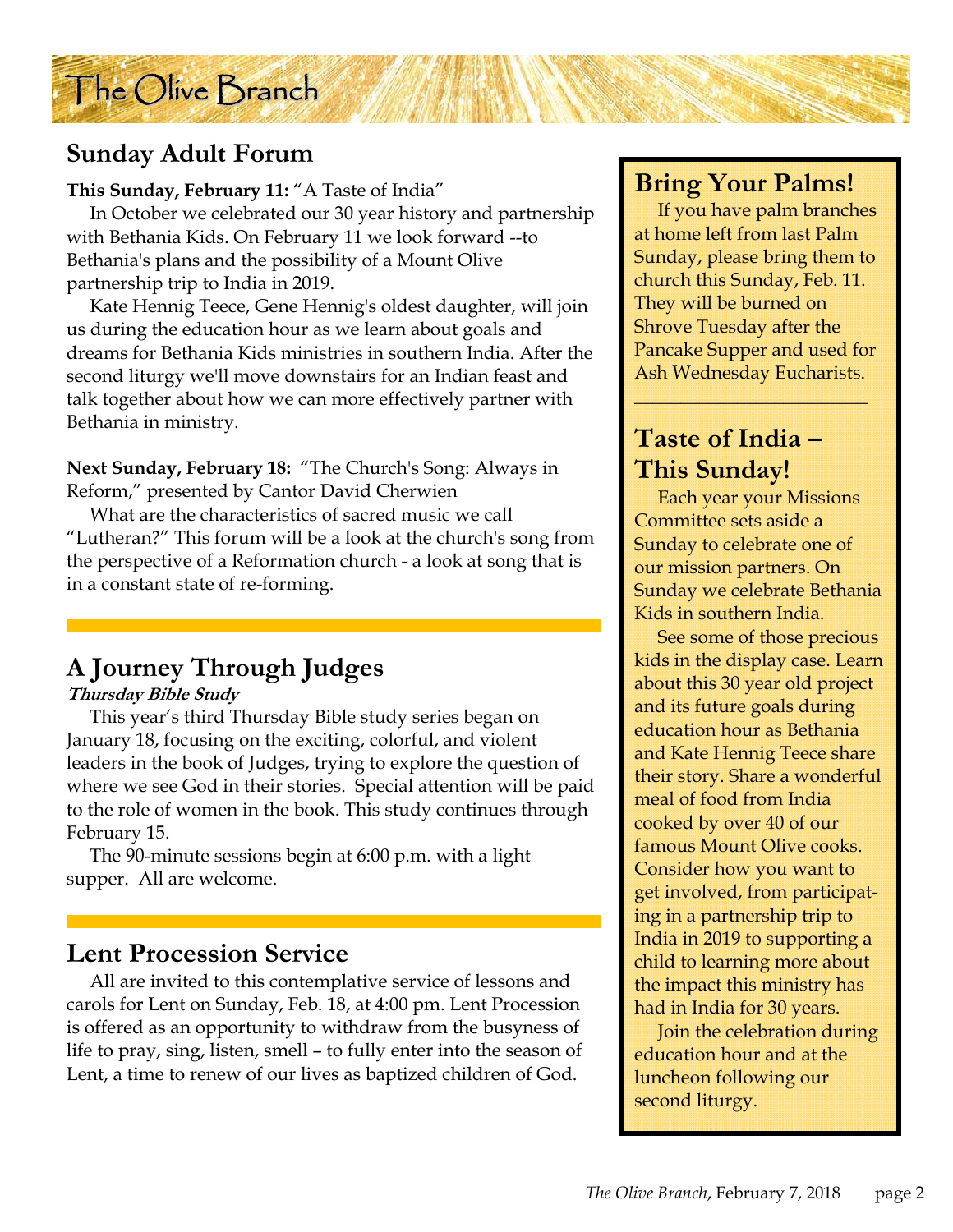# The Olive Branch

#### **Calendar**

| <b>Wednesday, February 7</b>                                    |                                                   |
|-----------------------------------------------------------------|---------------------------------------------------|
| $10:00$ am                                                      | <b>Staff Meeting</b>                              |
| Noon                                                            | Congregational Life Committee meeting             |
| 5:30 pm                                                         | Children's Choir supper                           |
|                                                                 | 6:00 pm Children's Choir rehearsal                |
|                                                                 | 7:00 pm Cantorei rehearsal                        |
|                                                                 | 8:00 pm Narcotics Anonymous                       |
| <b>Thursday, February 8</b>                                     |                                                   |
| 6:00 pm Bible Study                                             |                                                   |
| <b>Saturday, February 10</b>                                    |                                                   |
| 9:30 am                                                         | Confirmation                                      |
| $10:00$ am                                                      | <b>Book Discussion group</b>                      |
| <u><b>Sunday, February 11 - Transfiguration of Our Lord</b></u> |                                                   |
| <b>Taste of India</b>                                           |                                                   |
| 8:00 am                                                         | Holy Eucharist, followed by coffee and fellowship |
| 9:30 am                                                         | Sunday Church School / Adult Forum                |
| 10:45 am                                                        | Holy Eucharist, followed by coffee and fellowship |
| <b>Noon</b>                                                     | Taste of India meal                               |
| <b>Monday, February 12</b>                                      |                                                   |
| $7:00 \text{ pm}$                                               | Vestry meeting                                    |
| $7:00 \text{ pm}$                                               | Narcotics Anonymous                               |
| Tuesday, February 13                                            |                                                   |
| Noon                                                            | <b>Bible Study</b>                                |
| $4:00 \text{ pm}$                                               | Diaper Depot open                                 |
| $6:00 \text{ pm}$                                               | <b>Shrove Tuesday Pancake Supper</b>              |
| 7:00 pm                                                         | National Lutheran Choir rehearsal                 |

#### **Book Discussion**

 For the February 10, meeting, the Book Discussion group will read *The Narrative of Arthur Gordon Pym of Nantucket*, by Edgar Allan Poe. For March 10, they will read *Tender at the Bone*, by Ruth Reichl.

 The Book Discussion Group meets on the second Saturday of each month at 10:00 a.m. in the West Assembly area. All readers welcome!



• **The Missions Committee** needs to borrow 3-4 deep fryers for Taste of India this Sunday (they want the samosas to be fresh and piping hot!). Drop an email to

missions@mountolivechurch. org or call Judy Hinck at 612- 824-4918 if we could use yours.

• Congregational Life **NEEDS**  volunteers to sign up to host coffee hour! The sign up sheet is practically empty! To volunteer, sign up on the sheet posted in the East Assembly Room, where coffee is served on Sundays. Take a turn! \_\_\_\_\_\_\_\_\_\_\_\_\_\_\_\_\_\_\_\_\_\_\_\_\_\_\_

### **Lent Begins.**

**Ash Wednesday, February 14 Holy Eucharist at Noon and 7:00 pm**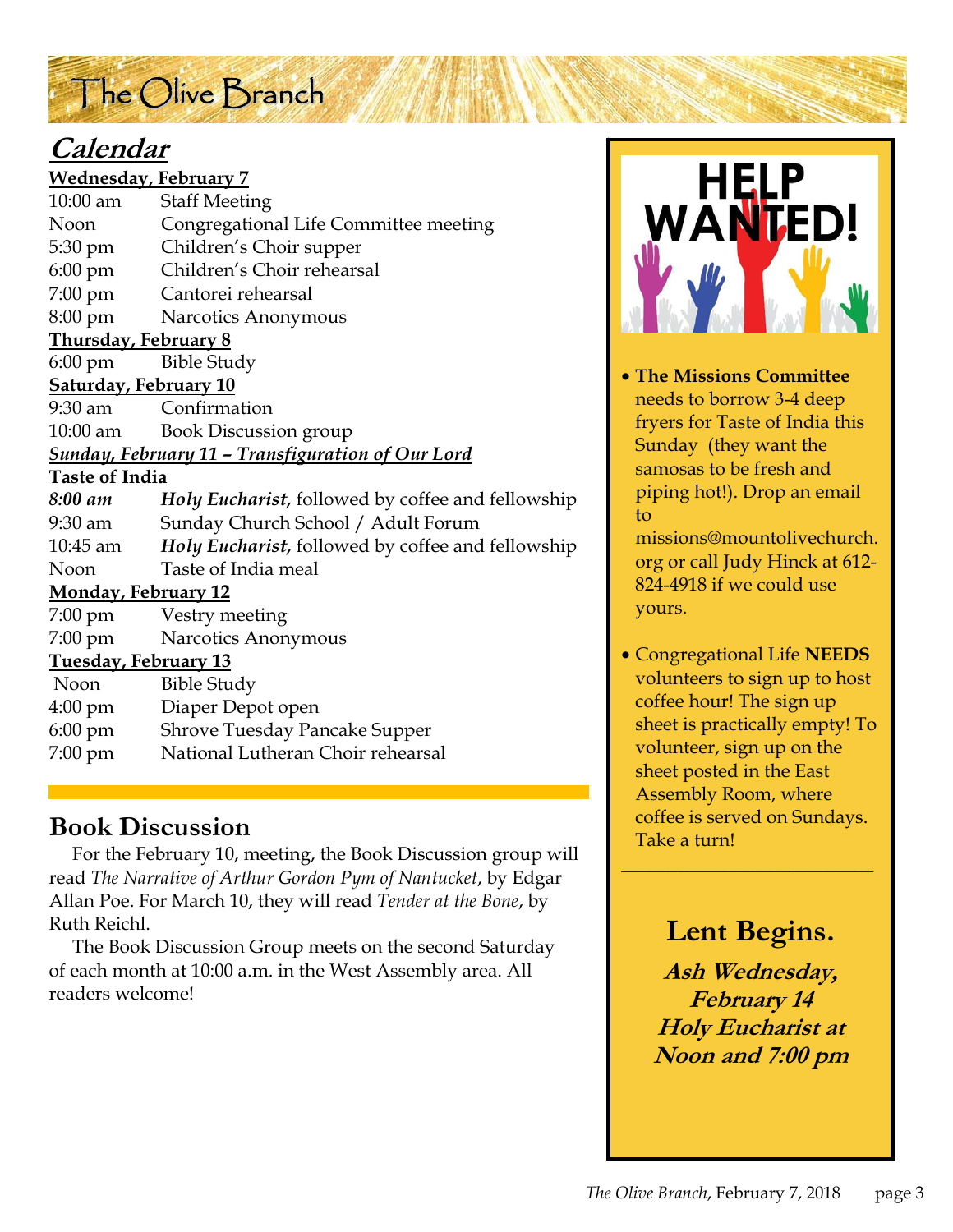

#### **Shrove Tuesday Pancake Supper**

 All are invited to join the Mount Olive Youth and Families committee at the Shrove Tuesday Pancake Supper at Mount Olive on February 13. We'll be serving pancakes, sausage, applesauce, coffee, and togetherness. We start serving at 6pm and look forward to seeing you there.

#### **The National Lutheran Choir to Present "Call to Prayer"**

 The National Lutheran Choir presents an evening of song from three sacred prayer traditions together with the Augsburg Choir, Hazzan Joanna Dulkin, and New York guest artist Zafer Tawil. Concluding a landmark season dedicated to the art and legacy of the Protestant Reformation, "Call to Prayer" will feature a new commission by Maryland composer Joshua Fishbein entitled "Allahu Echad: God is One."

*Saturday, March 3, 7:30 pm Hoversten Chapel, Augsburg University, Minneapolis, MN* 

*Sunday, March 4, 4:00 pm Adath Jeshurun Congregation Synagogue, Minnetonka, MN* 

For tickets, call Brown Paper Tickets 1-800-838-3006 or order online at NLCA.com.

#### **Reflect, Record & Repent**

 Join other Lutherans this 2018 Lenten Season! Lutherans Restoring Creation is a grassroots movement promoting care for creation in the ELCA. This is accomplished by cultivating a community of dedicated stewards of the earth and neighbors who proclaim God's promise of hope and healing for all.

*Reflect:* ecoPreacher Leah D. Schade follow blog for a steady stream of material to challenge and fulfill your soul.

*Record:* Please save the date and share the following line-up of Connections Calls for all ELCA's "green sheep" to work off each other's strengths:

\* Feb. 20 from 8-9pm

- \* March 15 from 12-1pm
- \* April 16 from 7-8pm

All times are Eastern - call in to: 888-602-2749 or connect via this link to see a screen share: www.uberconference.com/lrcgreensheep.

*Repent:* Read powerful essays on what a personal Eco-Reformation is all about. Sign up for a Lenten Carbon Fast. Worship together. More great ideas at: www.letallcreationpriase.org.

#### **Attention Mount Olive Worship Assistants!**

 The Servant Schedule for the 2nd quarter of 2018 (April- June) will be published at the beginning of March 2018. The deadline for submitting requests to me is February 9, 2018. Please email your requests to peggyrf70@gmail.com.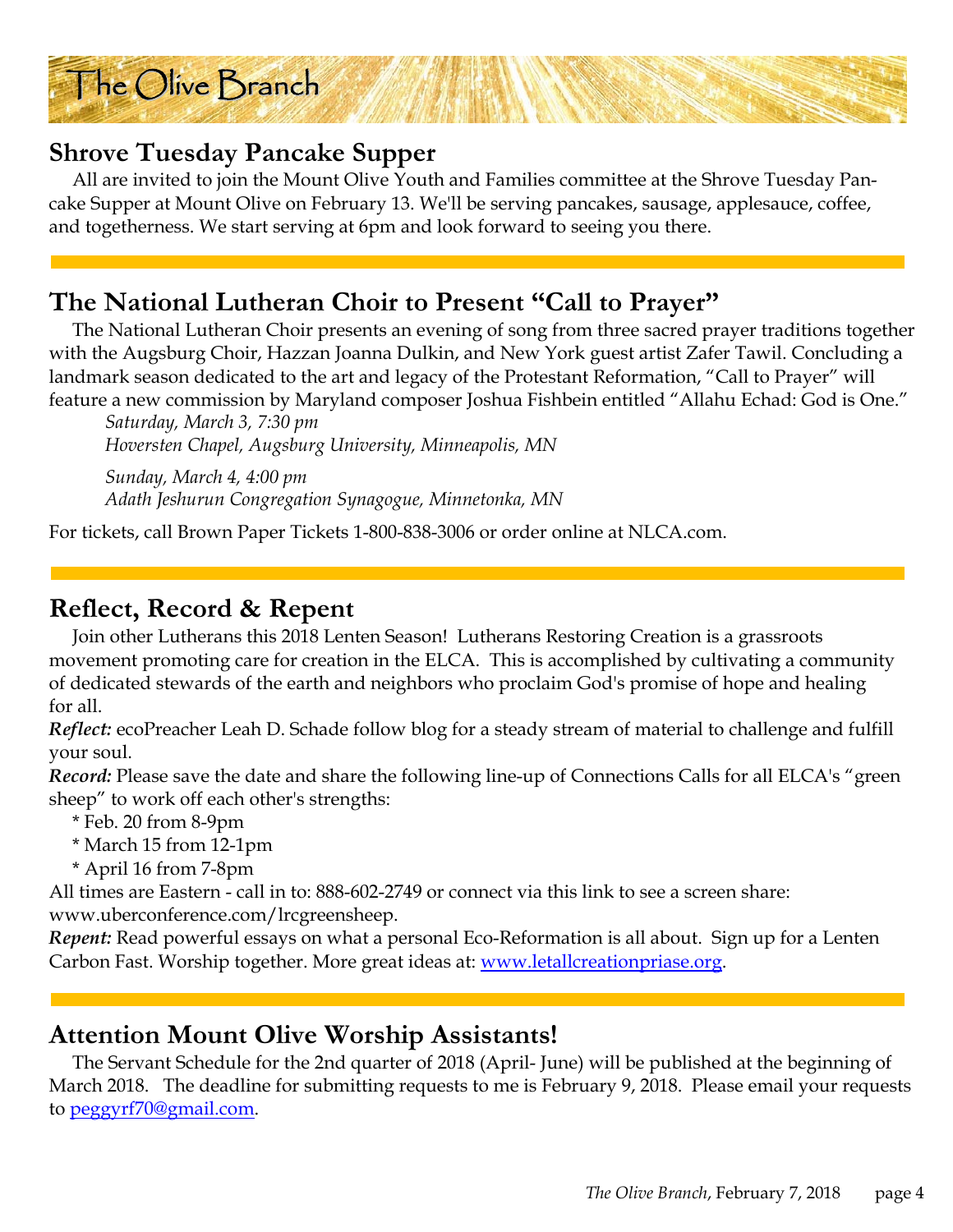#### **News from the Neighborhood**

#### *If Not Now, When?*

 The famous Jewish religious leader, Rabbi Hillel, once asked, "If I am not for myself, then who will be for me? And if I am only for myself, what am I? If not now, when?" At JRLC's Day on the Hill 2018, hundreds of people of faith will gather to ask themselves, their communities, and their representatives: If we do not work towards social justice now, when?

 Join faithful advocates from across the state on March 13, 2018, to reflect on why we make our voices heard, to plan for continues actions in our home communities, and to speak with representatives at the State Capitol.

 For more information and to register visit www.JRLC.org or pick up a brochure on the kiosk in the west assembly.

#### *Free Safety Check For Seniors*

 The HOME Program is providing a no-cost home assessment for seniors 60+ in suburban Hennepin County and Minneapolis. Check for tripping hazards, grab-bars, handrails, smoke detectors, lighting and other safety components. For information call 952-746-4046 or email: home@seniorcommunity.org

HOME also provides housecleaning, minor home repair, and mowing/snow removal services.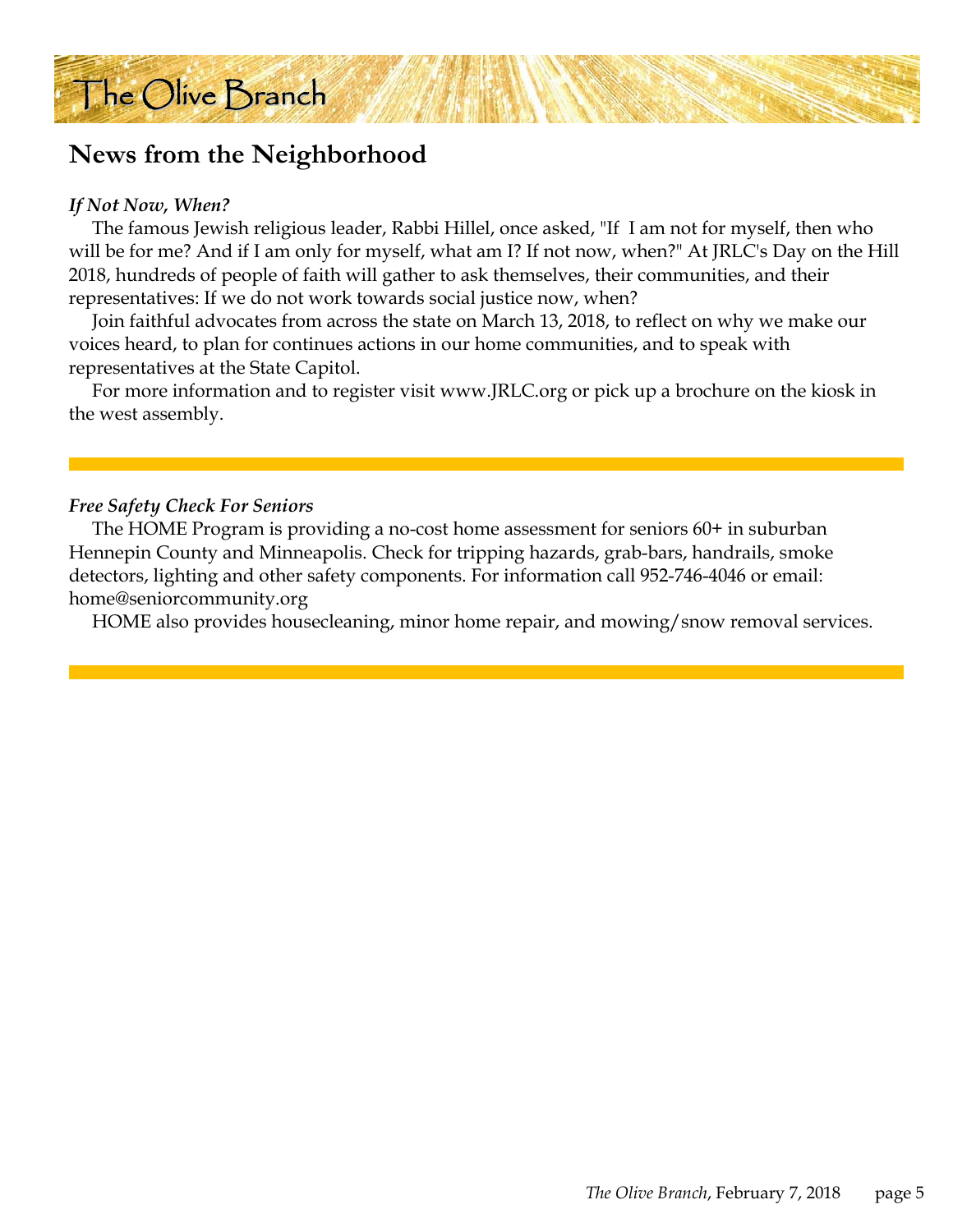

**Holy Eucharist at noon, followed by soup luncheon Evening Prayer at 7:00 pm, preceded by soup supper, beginning at 6 pm**

#### **Hope for Creation**

The Olive Branch

 On Saturday, February 17, from 9 a.m. to 3 p.m., at Hennepin Avenue United Methodist Church, Dr. Timothy Eberhart will lead a series of workshop sessions that explore how Christians are called to share in the healing of creation. Participants will reflect on the spiritual implications of environmental degradation, examine the relevance of Christian beliefs to an ecological perspective, and explore practical ways people of faith are engaged in mission and justice for the good of the earth. Music performed by singer-songwriter Leslie Ball will ground and uplift our reflections throughout the day.

 The registration fee for the workshop is \$15 per person and lunch is included for those who RSVP by February 14, 2018. Registration at the door is possible, with limited lunch availability. Free childcare is available for children age 10 and younger. To learn more and to register, go to: garrett.edu/hopeforcreation. The church is located at 511 Groveland Ave., Minneapolis, 55403.

#### **Date Set for Healthcare Refresher Course**

 The Mount Olive Congregational Care Committee invites you to save Saturday, February 24, 9:00—12:00 AM, at Mount Olive, to either take another look at your HealthCare Directive, learn about creating one, or guiding your loved ones toward putting this in place for themselves and their families. The Honoring Choices option as well as the POLST form (a document completed by patient and physician at a point where end of life is close) are topics to be covered.

 Other agenda items can and will be added, depending upon requests submitted prior to the workshop. There has been interest in topics such as—

- planning funerals;
- what we as people of faith can take into consideration as we examine the dilemma of MAID (Medical Aid in Dying);
- how to engage hesitant family members in conversation about end of life concerns;
- how we as a community of faith care for and respond to those among us who are facing illness and major life changes.

 While not necessary to pre-register, it will be helpful to know if you, your family, or friends plan to participate. Please also share your specific interests by contacting Marilyn Gebauer at: 612-306- 8872 or gebauevm@bitstream.net.

*- The Mount Olive Congregational Care Committee*